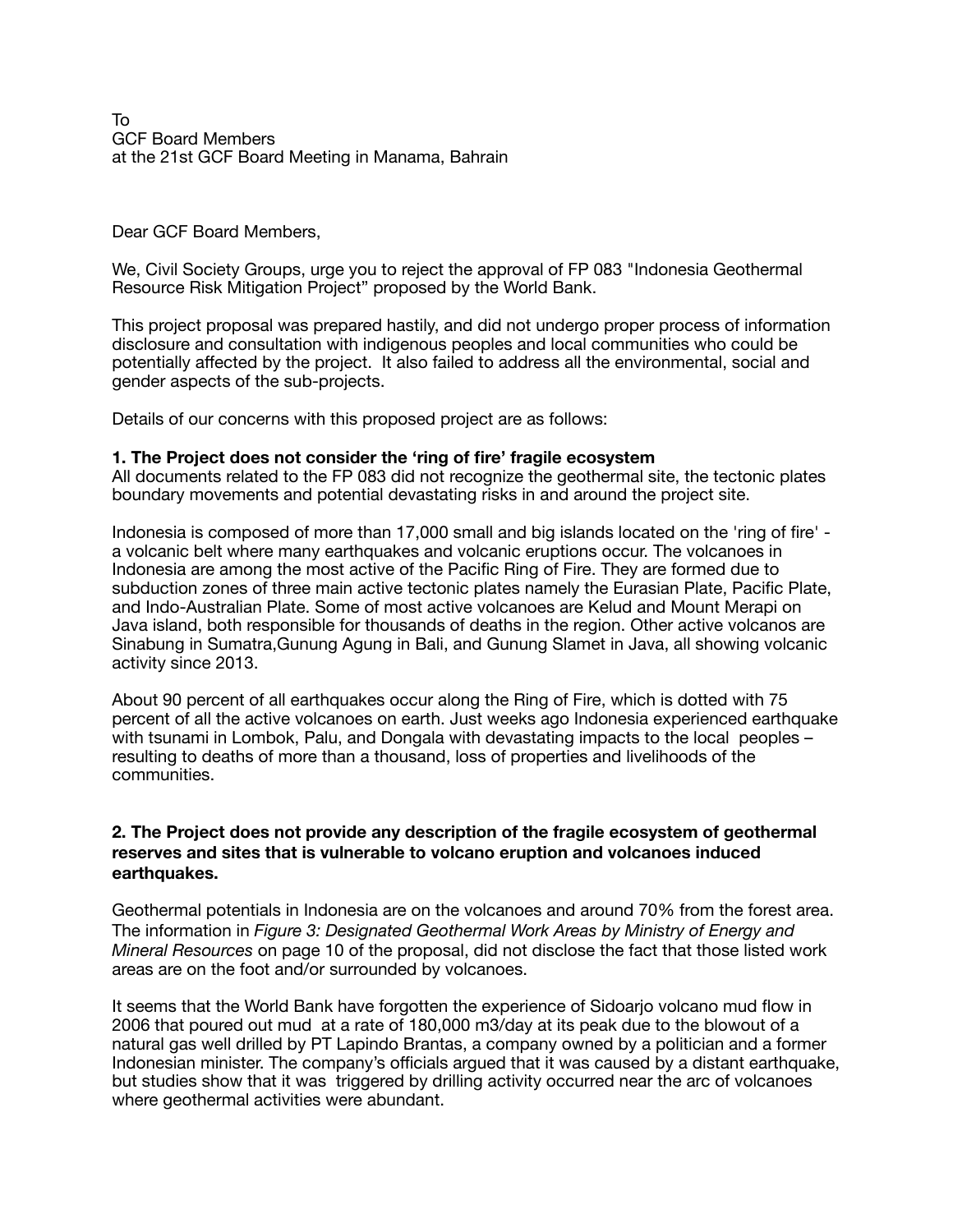### **3. The project must take into account the past experience in financing geothermal projects in Indonesia**

The Clean Technology Fund (CTF) in 2013 developed a financing plan for geothermal development in Indonesial totally in amount of US\$ 3,1 billion composed from IBRD (US\$ 655 million), ADB (US\$ 630 million) and IFC/ADB (US\$ 725 million).

The World Bank has to conduct an assessment of multiple geothermal project impacts (in this case this CTF financing plan) before financing another project particularly related to volcanic activities on its environmental, gender and social impacts. Otherwise, the same impacts and problems will be repeated.

# **4. The Project does not provide assurance that exploration/drilling activities on the sites of sub-projects will not induce fractures and earthquakes**

The Project indicated that it will implement 20 individual projects and lists additional 45 potential projects that will be supported by GCF (see Annex 1: List of Potential Pipeline Projects). Most of the project sites listed are located near the volcanoes, even those in small islands. Given the nature of activity to be undertaken by FP083, the risk of inducing devastating earthquake is high and the project failed to provide information on how to address this.

Moreover, if the exploration/drillings activities do not result in confirmation of the geothermal sources, while land/forest clearings already conducted with impacts of mudflow into the river system and degradation of forest ecosystem as shown in some cases in geothermal explorations in Central Java, the project failed to provide information on how to address the problems and responsible to restore and compensate the loss and destruction.

### **5. The World Bank is yet to disclose locations of those 20 sub-projects and submit the environmental, gender and social impact assessment of each individual project for consideration.**

The proposal does not provide detailed information on individual sub-projects, its environmental and social assessments (ESS) and well as gender assessment and action plan.

Since this is a high risk project in a fragile ecosystem of volcanoes and earthquake, each individual each project has to present respective ESS and gender risk assessment for approval, and not as a package by the GCF Board.

To provide a context, here are some of the issues experienced by indigenous and local communities residing around the geothermal exploration activities and power plants in Indonesia:

- The construction of PLTP Baturraden geothermal plant in Central Java destroyed a waterfall and contaminating rivers essential to the daily needs of villagers. Muds coming from forest clearing led to local communities loosing their livelihoods.
- Forest clearing and exploration activities of PLTP Gunung Slamet geothermal plant located on the foot of Mt. Slamet in Central Java caused contamination and flow of mud into the rivers of the area, affecting forest ecosystem.
- Villagers living near the geothermal Mataloko in Flores (one of Eastern Sunda Islands) complained about the strong sulfur smell from the plant. The sulfur smoke also affected their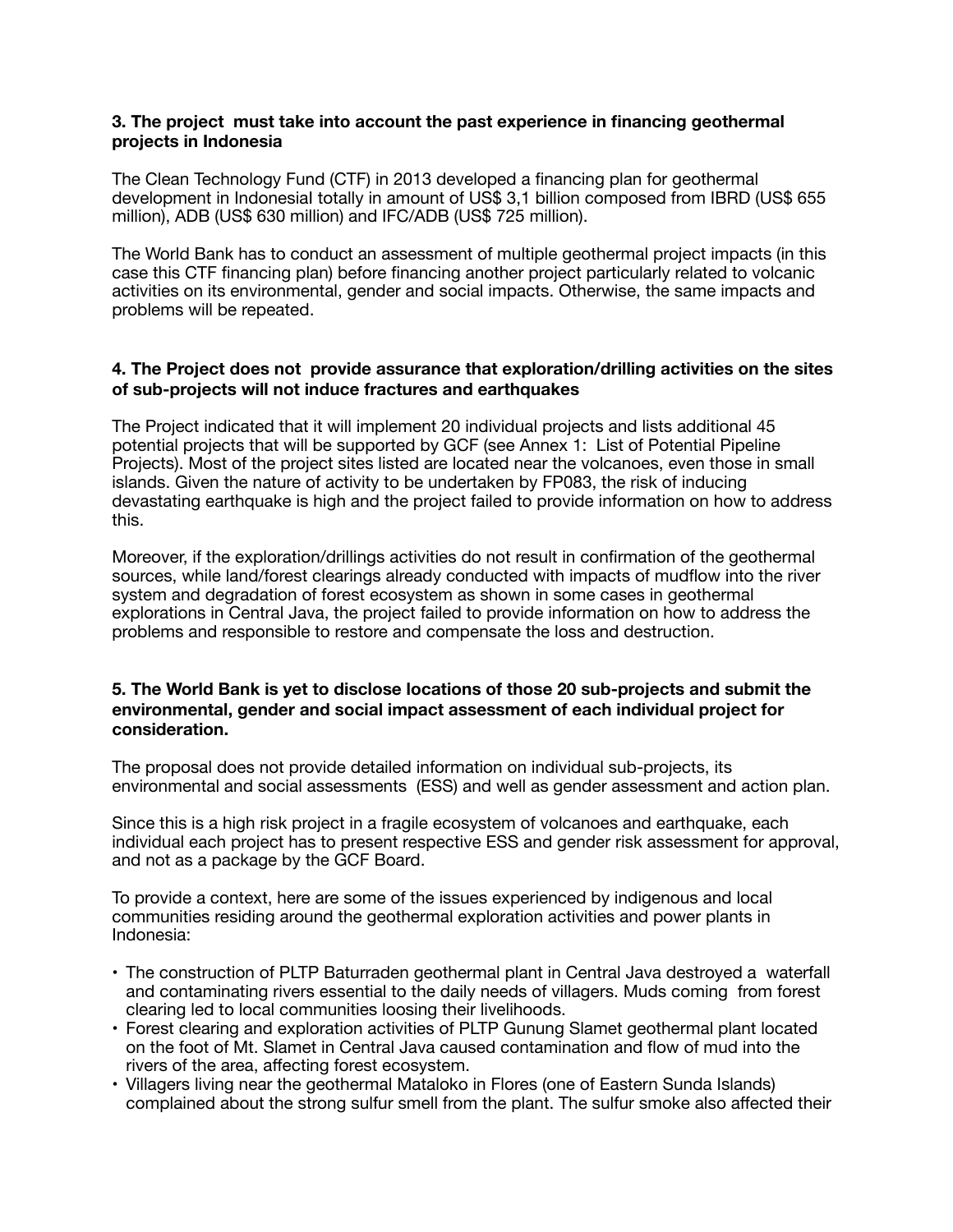crops like cloves, coffee and cacao, which are their sources of income. The smoke also triggered corrosion of the resident roofs that is mainly made of iron sheets. Poverty made them unable to replace their sulfur corrugated their roofs.

- Villagers living near the geothermal plant is North Sumatra (financed by the Asian Development Bank with US\$ 330 million), suffer from extreme noises coming from the pipes and the cooling system of the plant.
- Communities surrounding Mt. Talang in West Sumatra have protested against the planned exploration of a geothermal plant in the forest protected area because they deem the activity will harm the forest ecosystem and may cause floods and land slides. Their protests were responded with intimidation and violence by military forces.

These examples are evidences to prove that a geothermal project will not be done in an empty space but in a place where people's live and livelihoods depend. Therefore, impacts and risks assessment of each geothermal plant must be conducted with active participation especially from indigenous and local communities who will be affected directly.

## **6. The Gender Action Plan (GAP) is too general and does not assess impacts from this environmentally high risk project to women**

The Gender Action Plan and assessment of the project failed to elaborate on the existing gendered socio-cultural context of communities residing in the project sites. It did not provide an explanation on how women will benefit from geothermal energy projects. It claims to empower women through increased access to electricity and jobs, but it failed to address the negative impacts of the construction of geothermal plants to women's lands and livelihoods. No redressal mechanism under the World Bank's gender strategy was presented, and the project did not lay down the risks and hazards that may particularly impact women.

Indonesia does not have any domestic disaster relief/management plans or mechanisms for addressing power plant breakdowns nor gender provisions for occupational/exposure hazards either. The case of Sidoarjo mud flow, where 40,000 people lost their homes, illustrates the lack of this mechanism.

# **7. Lack of information and consultation with communities on the sub-project sites**

There is no information that the Indonesian NDA to GCF did any public consultation on this project. Because the project sites are yet to be determined, there is no information disclosure to potentially affected indigenous peoples and local communities, nor a consultation conducted.

The World Bank, SMI as the Implemented Entity and the Indonesian NDA to GCF must disclose information related to environmental, gender and social impacts of the sub-projects, and do meaningful consultation with communities will be affected. Since this important procedure was not completed, we urge the Board not to approve FP083.

Finally, we would like to remind all of us, the GCF Board Members, the World Bank, SMI and the Indonesian NDA to GCF that geothermal project is not about market and money, but more about people's lives and livelihood, and the lives of their future generations.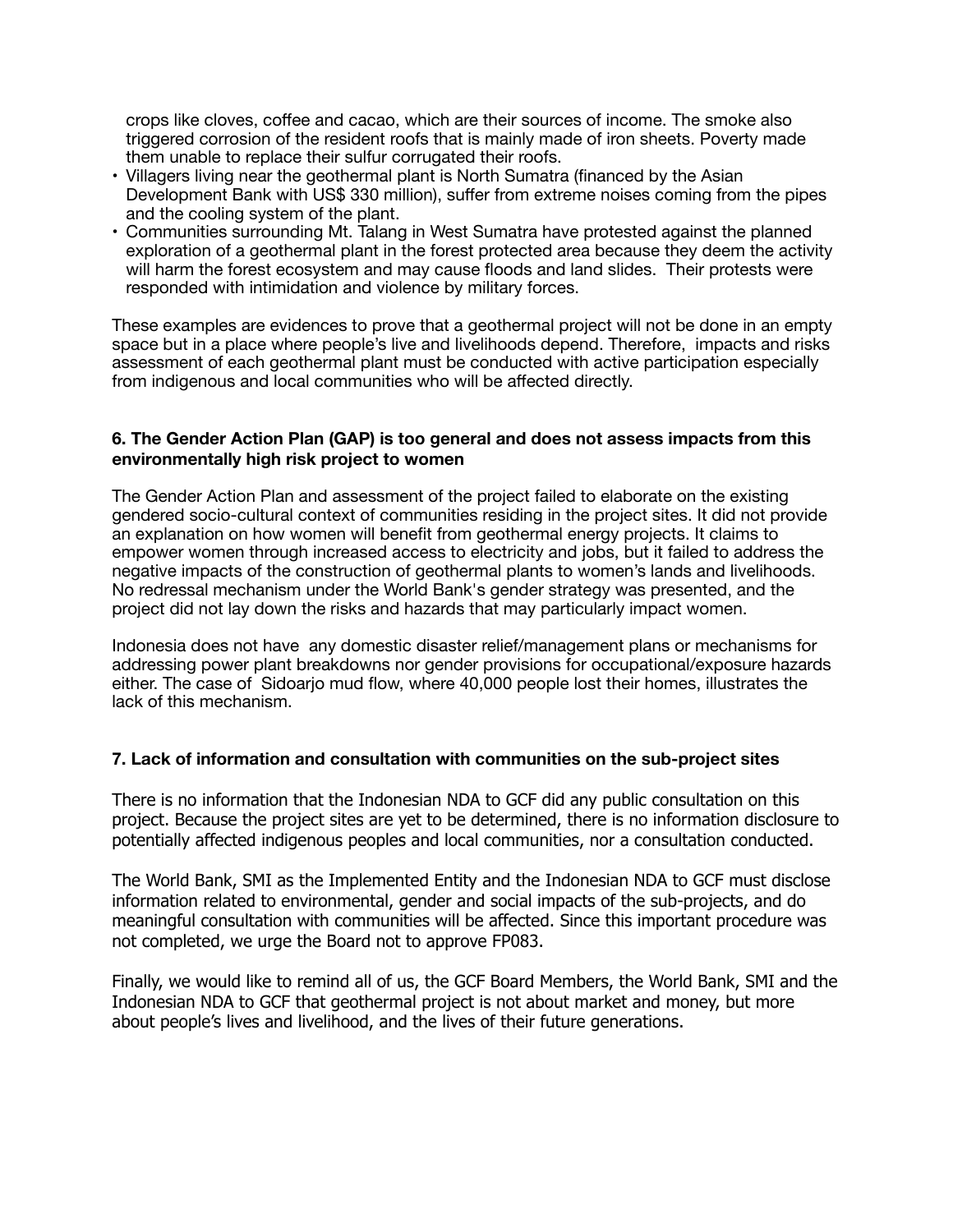Jakarta, October 18, 2018

## **Concerned Indonesian Civil Society Organizations**

1. Aksi! for gender, social and ecological justice

- 2. Aliansi Kerakyatan untuk Poso, Sulawesi Tengah
- 3. Aliansi Masyarakat Adat Nusantara (AMAN)
- 4. Aliansi Perpustakaan Jalanan, Nasional

5. Asosiasi Pengacara Syariah Indonesia, Nasional

6. Banyumas Tolak PLTPB, Jawa Tengah

7. Barisan Rakyat Peduli Lingkungan

8. Bhinneka Ceria, Jawa Tengah

9. BYTRA Lhokseumawe, Aceh

10.Center for Community Development and Education (CCDE)

11.Cilongok Bersatu (CIBER), Jawa Tengah

12.Civil Liberty Defender

13.Damar Pala

14.Daulat Perempuan Maluku Utara, Maluku

15.Farmer's Inititiative for Ecological Livelihoods and Democracy (FIELD), Nasional

16.Forum Informasi dan Komunikasi Organisasi Non Pemerintah (FIK-Ornop), Makassar

17.Flower Aceh, Aceh

18.Forum Masyarakat Konservasi Bantaeng, Sulawesi Selatan

19.Gerakan Mahasiswa Nasionalis Indonesia Kupang, Nusa Tenggara Timur 20.Greenpeace Indonesia, Nasional

21.Himpunan Masyarakat Pecinta Alam Gunung Talang, Sumatera Barat

22.Ikatan Mahasiswa Muhammadiyah, Nasional

23.Ikatan Mahasiswa Muhammadiyah Universitas Ahmad Dahlan. Yogyakarta

24.Ikatan Pelajar Mandailing Natal, Sumatera Utara

25.IMS3 (Ikatan Mahasiswa Solok Saiyo Sakato) Bukittinggi, Sumatera Barat

26.Indonesia for Global Justice, Nasional

27.Institute for Policy Research and Advocacy (ELSAM), Nasional

28.Institute for Women's Empowerment, Nasional

29.Jaringan Advokasi Tambang (JATAM), Nasional

30.Jendela Post

31.Kalyanamitra, Nasional

32.Kedai JATAM, Jakarta

33.KePPaK Perempuan, Nasional

34.Kesatuan Nelayan Tradisional Indonesia, Nasional

35.Koalisi Perempuan Indonesia, Nasional

36.Koalisi Rakyat untuk Keadilan Perikanan, Nasional

37.Komunitas Masyarakat Adat Yimnawai Gir, Papua

38.Konsorsium Pembaruan Agraria Sulawesi Selatan

39.Lembaga Bantuan Hukum Jakarta, DKI Jakarta

40.Lembaga Bantuan Hukum Medan, Sumatera Utara

41.Lembaga Bantuan Hukum Padang, Sumatera Barat

42.Lembaga Bantuan Hukum Surabaya, Jawa Timur

43.Lembaga Pemberdayaan Perempuan, Bone

44.Lembaga Riset dan Pengembangan Kapasitas Masyarakat (LRPKM), Makassar

45.Lembaga Seniman Budayawan Muslimin Indonesia, Jawa Tengah

46.Liga Mahasiswa Nasional untuk Demokrasi Banyumas, Jawa Tengah

47.Lopo Belajar Gender Kupang, Nusa Tenggara Timur

48.LSM GUGAT, Nasiomal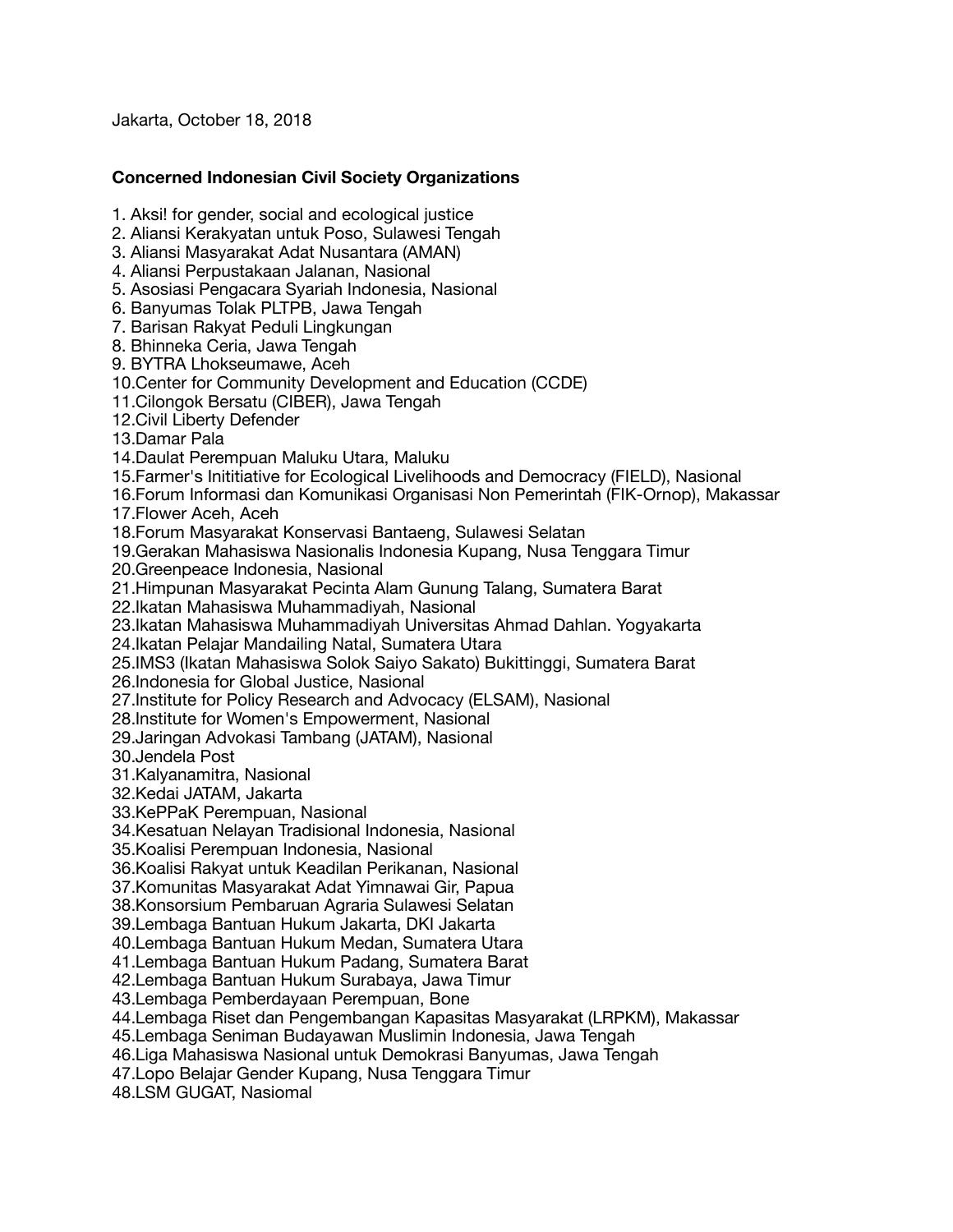49.LSM Puan Addisa, Nasional 50.Papuana Conservation 51.PBHI Sumatera Barat 52.Pecinta Alam dan Gunung Rimba Indonesia Slawi, Jawa Tengah 53.Pecinta Alam Mahasiswa Universitas Subang, Jawa Barat 54.Pecinta Alam Teknik Uhamka, Jakarta 55.Pergerakan Mahasiswa Islam Indonesia, Nasional 56.Perkumpulan Pikul, Nusa Tenggara Timur 57.Perkumpulan Tabah Air, Sumatera Selatan 58.PPA Yoga Rimba Purwokerto, Jawa Tengah 59.Save Gunung Slamet, Jawa Tengah 60.Serikat Mahasiswa Progresif (SEMAR) Universitas Indonesia, Jabotabek 61.Serikat Nelayan Indonesia, Nasional 62.Serikat Pengorganisasian Rakyat Indonesia, Nasional 63.Solidaritas Perempuan, Nasional 64.Solidaritas Perempuan Anging Mammiri, Sulawesi Selatan 65.Solidaritas Perempuan Kendari, Sulawesi Tenggara 66.Solidaritas Perempuan Mataram, Nusa Tenggara Barat 67.Solidaritas Perempuan Sebay Lampung, Lampung 68.Solidaritas Perempuan Sintuwu Raya Poso, Sulawesi Tengah 69.Solidaritas Perempuan Sumbawa, Nusa Tenggara Barat 70.Suara Perempuan Desa, Jawa Timur 71.UKBA UNP 72.Wahana Lingkungan Hidup (WALHI), Nasional 73.Walhi Jawa Barat 74.Walhi Kalimantan Timur 75.Walhi Kepulauan Bangka Belitung 76.Walhi Nusa Tenggara Barat 77.Walhi Sulawesi Selatan 78.Walhi Sumatera Barat 79.Yapesdi 80.Yayasan Bina Desa, Nasional 81.Yayasan Lembaga Bantuan Hukum Indonesia, Nasional 82.Yayasan Lembaga Konsumen Sulawesi Selatan 83.Yayasan Perempuan Beskar, Bone

84.Yayasan Pusaka, Nasional

# **Supporting international and regional civil society organization:**

- 1. Asia Pacific Forum on Women, Law and Development (APWLD)
- 2. Asian-Pacific Resource and Research Centre for Women (ARROW)
- 3. Asian Peoples Movements on Debt and Development (APMDD)
- 4. Bangladesh Krishok Federation, Bangladesh
- 5. Bangladesh Working Group on External Debt (BWGED), Bangladesh
- 6. Both Ends, the Netherlands
- 7. Bretton Woods Project, UK
- 8. NGO Forum on ADB
- 9. CLEAN (Coastal Livelihood and Environmental Action Network), Bangladesh
- 10.Climate Watch Thailand
- 11.Environics Trust, India
- 12.Friends of the Earth US
- 13.GenderCC Women for Climate Change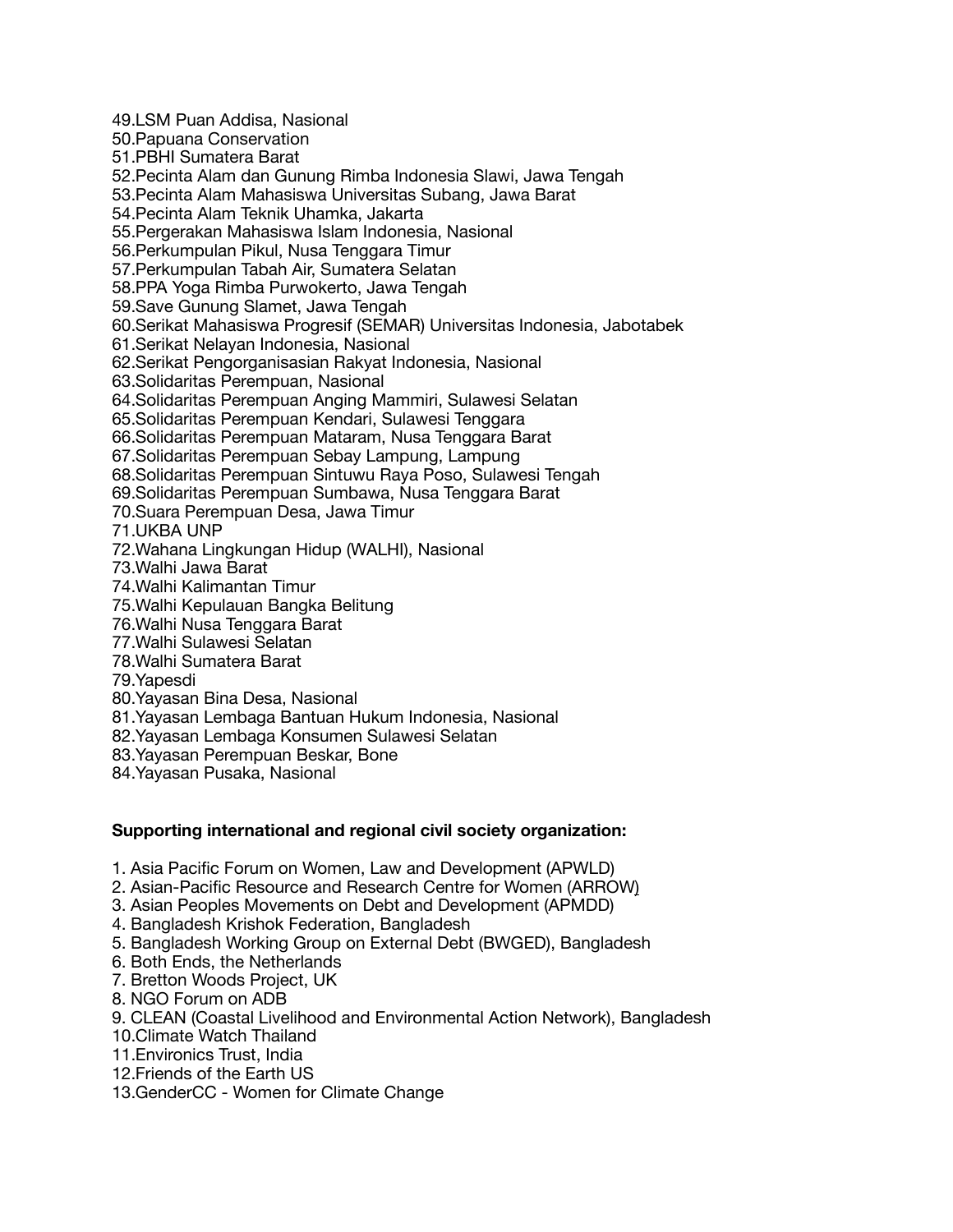14.Heinrich Boell Stiftung North America

15.Human Rights and Development, Mongolia

16.INSAF, India

17.Labour,Health and Human Rights Development Centre, Nigeria

18.Nadi Ghati Morcha, India

19.Nepal Federation of Indigenous Nationalities ( NEFIN)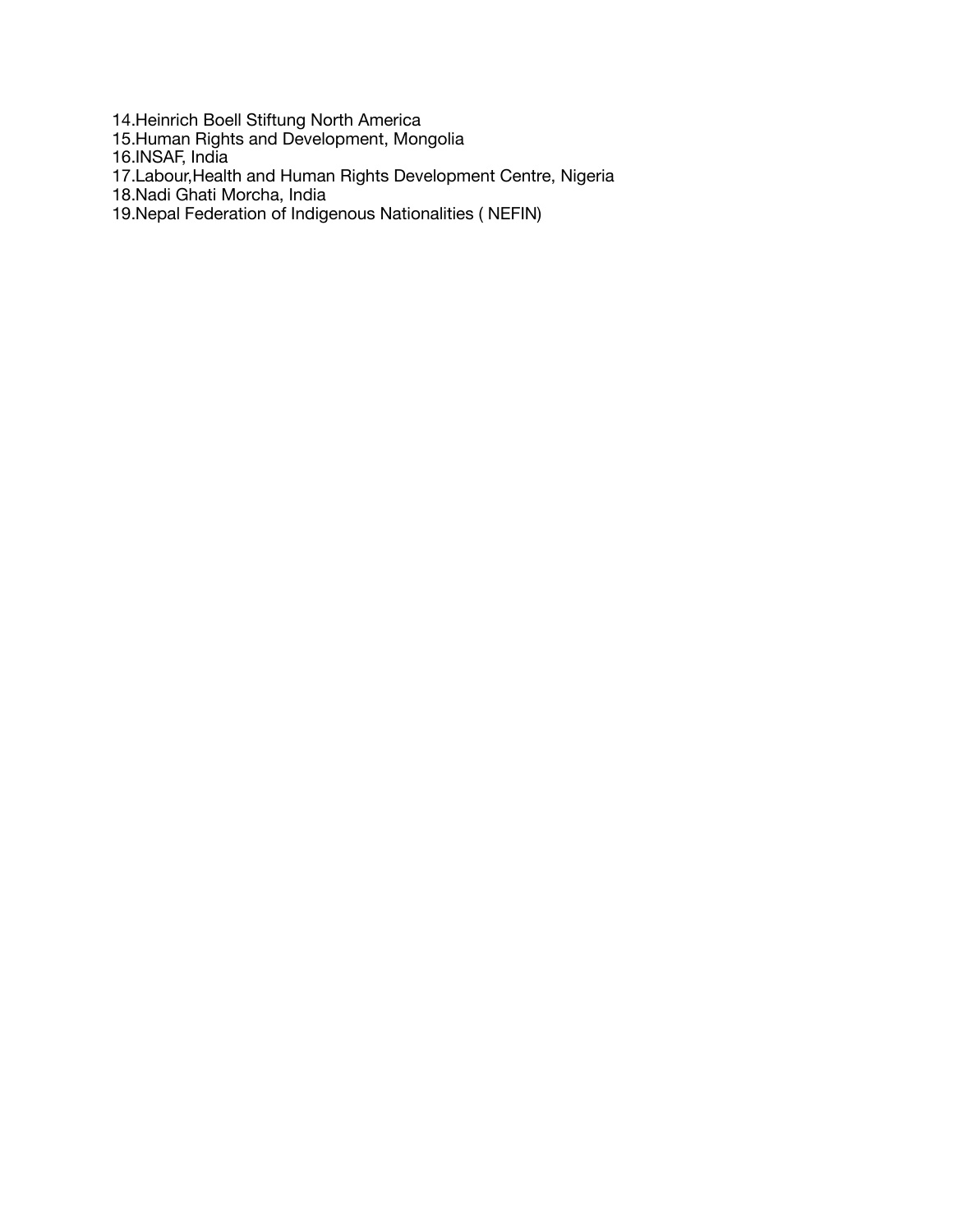Bahasa Indonesia version

Kepada Anggota Dewan Direktur Green Climate Fund (GCF) pada Pertemuan Dewan GCF ke-21 di Manama, Bahrain

Anggota Dewan GCF yang terhormat,

Kami meminta Anda untuk tidak menyetujui" FP083: Proyek Mitigasi Risiko Sumber Daya Panas Bumi Indonesia" yang diusulkan oleh Bank Dunia.

Proposal proyek ini disiapkan dengan tergesa-gesa, tanpa keterbukaan informasi yang cukup dan konsultasi dengan masyarakat adat dan komunitas lokal yang berpotensi terkena dampak dan tidak mempertimbangkan semua aspek lingkungan, sosial dan gender dari proyek-proyek yang akan dibiayai.

Rincian keprihatinan kami terhadap proyek yang diusulkan ini adalah sebagai berikut:

1. Proyek tidak mempertimbangkan ekosistem rapuh 'Cicin Api' (ring of fire) Semua dokumen yang terkait dengan FP 083 tidak mempertimbangkan satu isu utama dari kompleks geothermal di Indonesia, yaitu lokasi geothermal dan pergerakan lempeng tektonik.

Indonesia terdiri dari lebih17.000 pulau kecil dan besar yang terletak di 'Cincin Api', sebuah sabuk gunung berapi di mana banyak gempa bumi dan letusan gunung berapi terjadi. Gunung berapi di Indonesia termasuk yang paling aktif di Cincin Api Pasifik. Mereka terbentuk karena zona subduksi tiga lempeng tektonik aktif utama yaitu Lempeng Eurasia, Lempeng Pasifik, dan Lempeng Indo-Australia. Gunung berapi yang paling aktif adalah Gunung Kelud dan Gunung Merapi di pulau Jawa, yang menyebabkan ribuan kematian di wilayah tersebut. Sejak tahun 1000, Gunung Kelud telah meletus lebih dari 30 kali, sementara Merapi telah meletus lebih dari 80 kali. Gunung api aktif lainnya adalah Sinabung di Sumatera yang meletus sejak 2013 hingga sekarang, Gunung Agung di Bali, Gunung Slamet di Jawa, dan sebagainya.

Sekitar 90 persen dari semua gempa bumi terjadi di sepanjang Cincin Api, yang merupakan 75 persen dari semua gunung berapi aktif di bumi. Hanya beberapa minggu yang lalu Indonesia mengalami gempa bumi dahsyat dengan tsunami di Lombok, Palu, dan Dongala dengan dampak yang menghancurkan bagi masyarakat - setelahnya, kehilangan tempat untuk hidup dan mata pencaharian.

2. Proyek tidak memberikan gambaran tentang ekosistem yang rentan dari cadangan panas bumi dan lokasi yang rentan terhadap letusan gunung berapi dan gempa bumi yang disebabkan oleh gunung api.

Potensi panas bumi di Indonesia berada di gunung berapi dan sekitar 70% di kawasan hutan. Informasi pada 'Gambar 3: Area Kerja Panas yang Ditunjuk oleh Kementerian Energi dan Sumber Daya Mineral' di halaman 10 dokumen proposal, tidak memberikan informasi penting: area kerja yang terdaftar berada di kaki dan / atau dikelilingi oleh gunung berapi.

Tampaknya Bank Dunia mengabaikan pengalaman aliran lumpur Sidoarjo pada tahun 2006. Aliran lumpur adalah hasil dari letusan gunung lumpur dengan volume 180.000 m3 / hari di puncaknya karena ledakan gas alam yang dibor oleh perusahaan dan di sisi lain para pejabat perusahaan berpendapat bahwa itu disebabkan oleh gempa bumi yang jauh. Kegiatan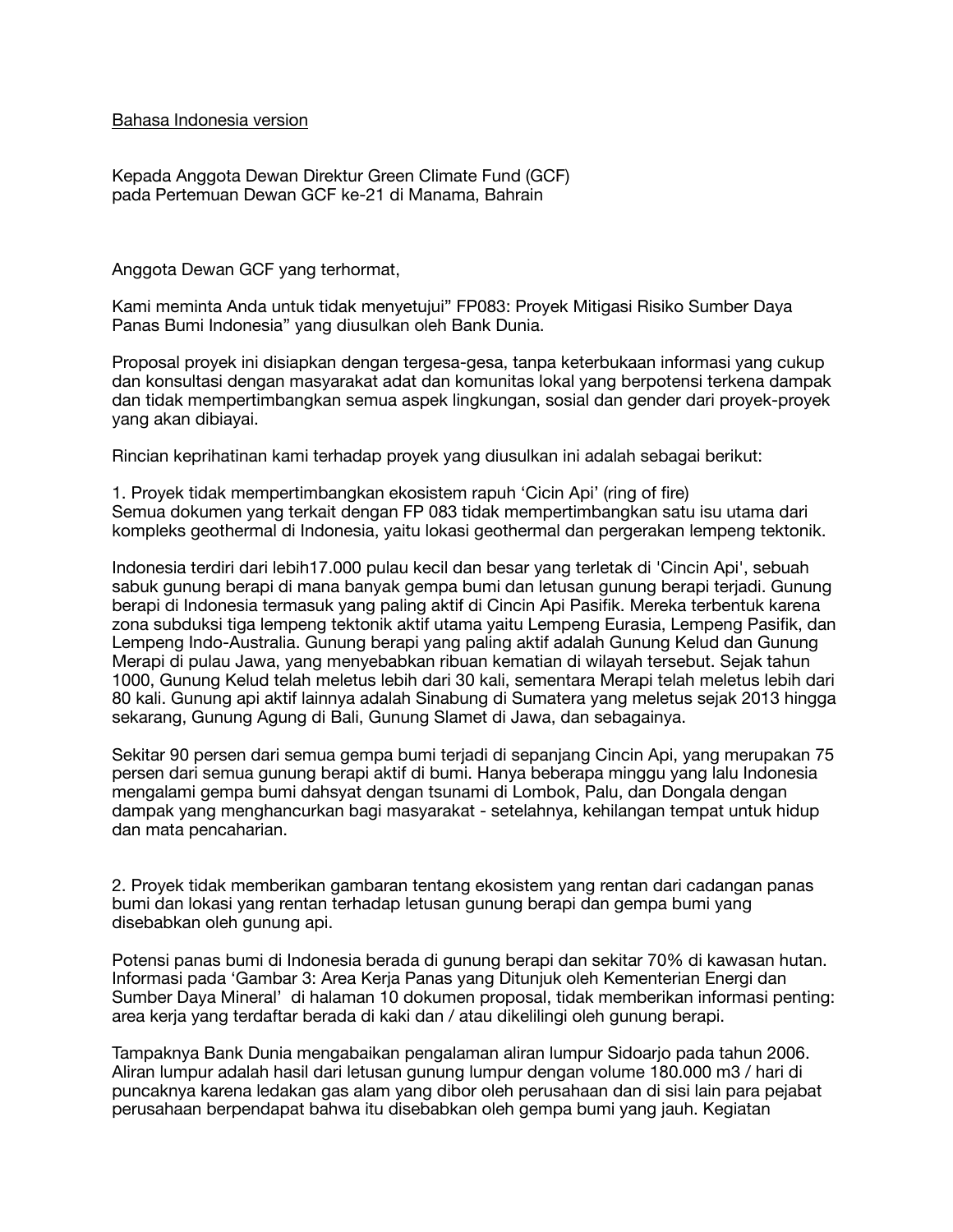pengeboran ini dekat dengan busur gunung berapi di Indonesia di mana kegiatan panas bumi berlimpah. Gunung berapi terdekat, kompleks Arjuno-Welirang, berjarak kurang dari 15 km. Lumpur panas berasal dari beberapa bentuk pemanasan geotermal dari gunung berapi magmatik di dekatnya. Air panas dan uap yang mengalir dari lubang, lokasi lumpur Sidoarjo dekat kompleks gunung berapi magmatik dan sistem resapannya menunjukkan bahwa lumpur Sidoarjo kemungkinan besar merupakan fenomena geothermal.

3. Proyek harus menarik pembelajaran dari pengalaman dalam membiayai proyek geothermal di Indonesia

Clean Technology Fund (CTF) pada tahun 2013 mengembangkan sebuah rencana pembiayaan geothermal di Indonesia senilai total US\$ 3,1 milyar, terdiri dari pendanaan dari IBRD (US\$ 655 juta ), ADB (US\$ 630 juta) and IFC/ADB (US\$ 725 juta). Bank Dunia harus melakukan kajian atas dampak geothermal multi-proyek sebelum membiayai yang sama, untuk melihat dampak terutama terkait dengan situasi gunung berapi, dampak lingkungan, gender dan sosial. Apabila tidak, masalah yang sama tetap akan muncul kembali.

4. Proyek tidak memberikan jaminan bahwa kegiatan eksplorasi / pengeboran di lokasi subproyek tidak akan menyebabkan patah tulang dan gempa bumi

Proyek akan memicu 20 proyek geothermal individual. Dokumen proposal memberikan sebuah daftar pada halaman 53, yaitu: 'Lampiran 1: Daftar Potensi Proyek-Proyek yang Disiapkan/ mendaftarkan 45 proyek potensial yang akan didukung oleh GCF melalui proyek ini. Sebagian besar situs proyek tersebut berada di gunung berapi, bahkan gunung berapi di pulau-pulau kecil. Lokasi yang tepat dari 20 sub-proyek individu untuk dukungan oleh GCF belum diungkapkan.

5. Bank Dunia harus mengungkapkan lokasi dari 20 sub proyek tersebut dan menyerahkan AMDAL masing-masing proyek untuk dipertimbangkan.

Proposal tidak memberikan informasi terperinci mengenai sub proyek individual, kajian lingkungan dan sosialnya, serta kajian gender dan rencana aksi gender.

Karena ini adalah proyek berisiko tinggi dalam ekosistem gunung berapi dan gempa yang rapuh, setiap proyek harus menyerahkan AMDAL untuk disetujui, bukan disetujui sebagai satu paket bersama, sebelum dipertimbangkan oleh Dewan Direktur GCF.

Berikut beberapa contoh masalah yang dihadapi oleh masyarakat adat dan lokal sekitar pembangunan dan pembangkit listrik panas bumi di Indonesia mengalami antara lain:

Konstruksi pembangkit listrik tenaga panas bumi (PLTP Baturraden) di Jawa Tengah menghancurkan air terjun dan mencemari sungai yang digunakan oleh penduduk desa untuk kebutuhan sehari-hari, dengan lumpur yang terjadi dari pembukaan hutan untuk infrastruktur pembangkit. Masyarakat lokal kehilangan penghasilan mereka juga dari kegiatan wisata air teriun:

Pembukaan hutan dan kegiatan eksplorasi PLTP Gunung Slamet di kaki gunung Slamet menghasilkan lumpur yang lalu masuk ke sungai, dan selain itu mempengaruhi ekosistem hutan;

Penduduk desa yang tinggal di dekat Mataloko panas bumi di Flores mengeluhkan bau belerang yang kuat dari pembangkit. Asap belerang juga mempengaruhi tanaman mereka seperti cengkeh, kopi, dan kakao, yang merupakan sumber pendapatan mereka; keropos karena karatan yang dipicu dari atap mereka yang terutama terbuat dari lembaran seng. Kemiskinan membuat mereka tidak dapat mengganti atapnya yang keropos;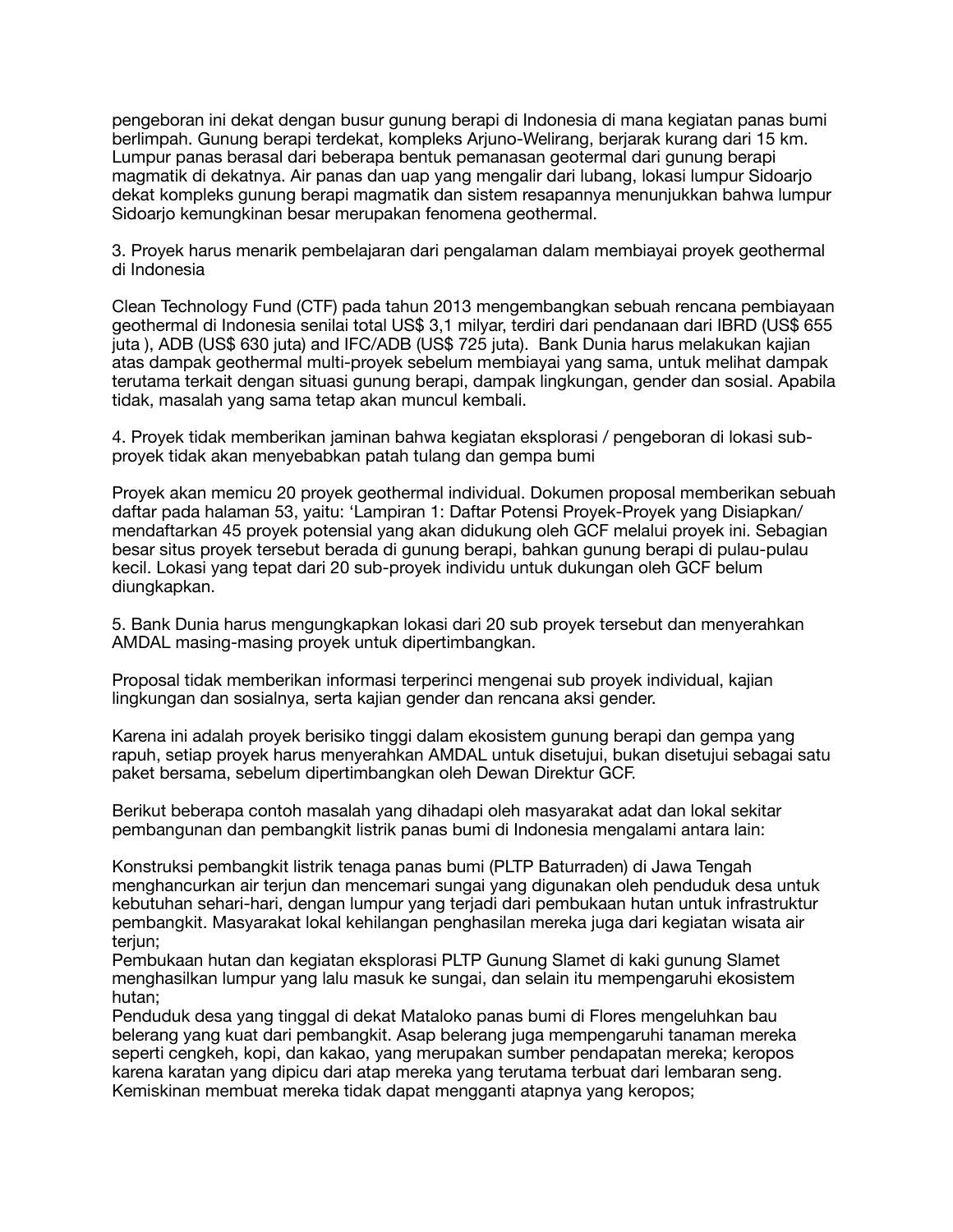Penduduk desa yang tinggal di dekat pembangikit geothermal Sumatera Utara mengeluh bahwa mereka tidak dapat tidur di malam hari karena kebisingan yang datang dari pipa dan sistem pendingin dari pabrik;

Penduduk sekitar pembangkit geothermal di Aceh mengeluhkan kekurangan air untuk ladangnya, dan pohon-pohon mengering;

Komunitas di sekitar Gunung Talang di Sumatra Barat memprotes rencana eksplorasi pabrik panas bumi di kawasan lindung hutan yang sangat penting bagi kelangsungan hidup mereka sejak ekosistem hutan mengurus sumber daya air, mengurangi banjir dan tanah longsor dan memelihara kesuburan tanah. Protes mereka dihadapi dengan intimidasi dan kekerasan oleh aparat militer.

Contoh-contoh kasus tersebut menunjukkan bahwa proyek geothermal tidak memasuki ruang kosong tetapi ketempat di mana kehidupan dan penghidupan manusia bergantung. Oleh karena itu, kajian dampak dan risiko dari setiap pembangkit panas bumi harus disediakan untuk diskusi dan mendapatkan persetujuan.

6. Rencana Aksi Gender (GAP) adalah terlalu umum dan tidak menilai dampak dari proyek berisiko tinggi lingkungan ini bagi perempuan

Pertimbangan GAP pada saat ini tidak dapat dievaluasi karena tidak disebutkanya lokasi proyek yang terperinci dan konteks sosio-budaya yang ada di situs-situs tersebut. Tidak ada bukti proyek-proyek energi panas bumi menjadi model usaha yang sukses bagi perempuan dan mata pencaharian mereka. Tidak ada mekanisme ganti rugi di bawah strategi gender Bank Dunia dan tidak memperhitungkan risiko dan bahaya yang dapat terjadi dari proyek berisiko tinggi semacam itu.

Indonesia tidak memiliki rencana/mekanisme penanggulangan/pengelolaan bencana menangani bencana kerusakan pembangkit listrik atau ketentuan gender tentang bahaya/ paparan bahan beracun di tempat kerja. Kasus semburan lumpur Sidoarjo, di mana 40.000 orang kehilangan rumah mereka, menunjukkan kurangnya mekanisme ini.

Sepanjang dokumen proposal ini proyek menjanjikan pemberdayaan perempuan melalui peningkatan akses ke listrik dan pekerjaan di lokasi - tetapi tidak ada informasi apa pun tentang apa artinya janji ini terhadap akses perempuan ke lahan dan pengambilan keputusan di mengenai sumberdaya.

7. Kurangnya informasi dan konsultasi dengan masyarakat di lokasi sub-proyek

Tidak ada informasi bahwa NDA Indonesia untuk GCF melakukan konsultasi publik mengenai proyek ini.

Karena lokasi proyek belum ditentukan, tidak ada pengungkapan informasi kepada masyarakat adat dan lokal mengenai resiko dampak dan masyarakat setempat ataupun konsultasi dengan mereka.

Bank Dunia, SMI sebagai Pelaksana Proyek di Indonesia dan NDA Indonesia untuk GCF harus mengungkapkan informasi yang terkait dengan dampak lingkungan, gender dan sosial dari sub proyek, dan melakukan konsultasi yang bermakna dengan masyarakat akan terkena dampak.

Akhir kata, kami ingin mengingatkan kita semua, Anggota Dewan GCF, Bank Dunia, SMI dan NDA Indonesia kepada GCF bahwa proyek panas bumi bukanlah tentang pasar dan uang,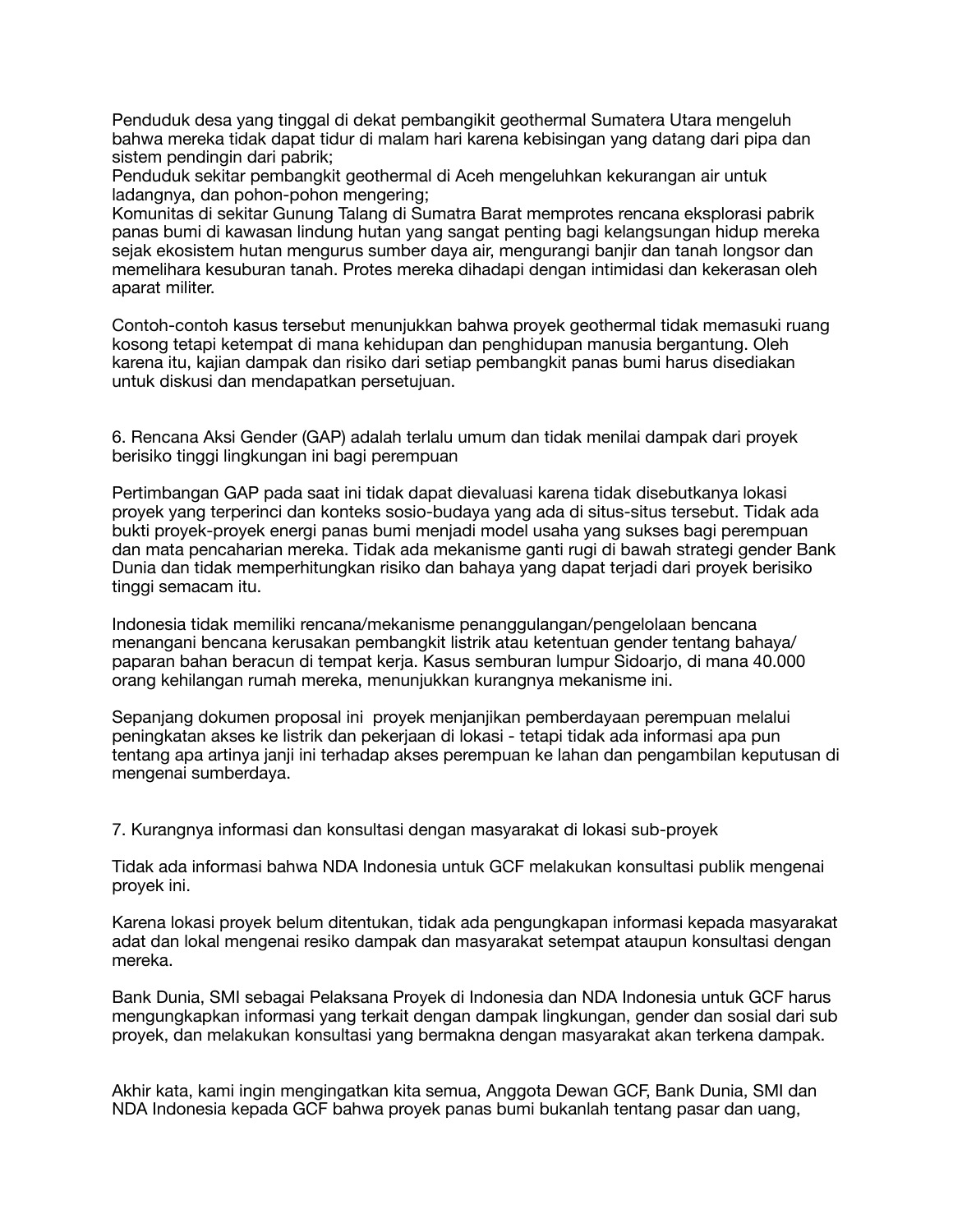tetapi lebih banyak tentang kehidupan dan penghidupan masyarakat, dan kehidupan generasi masa depan mereka.

Jakarta, 18 Oktober 2018

## **Organisasi Masyarakat Sipil Indonesia**

1. Aksi! for gender, social and ecological justice

2. Aliansi Kerakyatan untuk Poso, Sulawesi Tengah

3. Aliansi Masyarakat Adat Nusantara (AMAN)

4. Aliansi Perpustakaan Jalanan, Nasional

5. Asosiasi Pengacara Syariah Indonesia, Nasional

6. Banyumas Tolak PLTPB, Jawa Tengah

7. Barisan Rakyat Peduli Lingkungan

8. Bhinneka Ceria, Jawa Tengah

9. BYTRA Lhokseumawe, Aceh

10.Center for Community Development and Education (CCDE)

11.Cilongok Bersatu (CIBER), Jawa Tengah

12.Civil Liberty Defender

13.Damar Pala

14.Daulat Perempuan Maluku Utara, Maluku

15.Farmer's Inititiative for Ecological Livelihoods and Democracy (FIELD), Nasional

16.Forum Informasi dan Komunikasi Organisasi Non Pemerintah (FIK-Ornop), Makassar

17.Flower Aceh, Aceh

18.Forum Masyarakat Konservasi Bantaeng, Sulawesi Selatan

19.Gerakan Mahasiswa Nasionalis Indonesia Kupang, Nusa Tenggara Timur

20.Greenpeace Indonesia, Nasional

21.Himpunan Masyarakat Pecinta Alam Gunung Talang, Sumatera Barat

22.Ikatan Mahasiswa Muhammadiyah, Nasional

23.Ikatan Mahasiswa Muhammadiyah Universitas Ahmad Dahlan. Yogyakarta

24.Ikatan Pelajar Mandailing Natal, Sumatera Utara

25.IMS3 (Ikatan Mahasiswa Solok Saiyo Sakato) Bukittinggi, Sumatera Barat

26.Indonesia for Global Justice, Nasional

27.Institute for Policy Research and Advocacy (ELSAM), Nasional

28.Institute for Women's Empowerment, Nasional

29.Jaringan Advokasi Tambang (JATAM), Nasional

30.Jendela Post

31.Kalyanamitra, Nasional

32.Kedai JATAM, Jakarta

33.KePPaK Perempuan, Nasional

34.Kesatuan Nelayan Tradisional Indonesia, Nasional

35.Koalisi Perempuan Indonesia, Nasional

36.Koalisi Rakyat untuk Keadilan Perikanan, Nasional

37.Komunitas Masyarakat Adat Yimnawai Gir, Papua

38.Konsorsium Pembaruan Agraria Sulawesi Selatan

39.Lembaga Bantuan Hukum Jakarta, DKI Jakarta

40.Lembaga Bantuan Hukum Medan, Sumatera Utara

41.Lembaga Bantuan Hukum Padang, Sumatera Barat

42.Lembaga Bantuan Hukum Surabaya, Jawa Timur

43.Lembaga Pemberdayaan Perempuan, Bone

44.Lembaga Riset dan Pengembangan Kapasitas Masyarakat (LRPKM), Makassar

45.Lembaga Seniman Budayawan Muslimin Indonesia, Jawa Tengah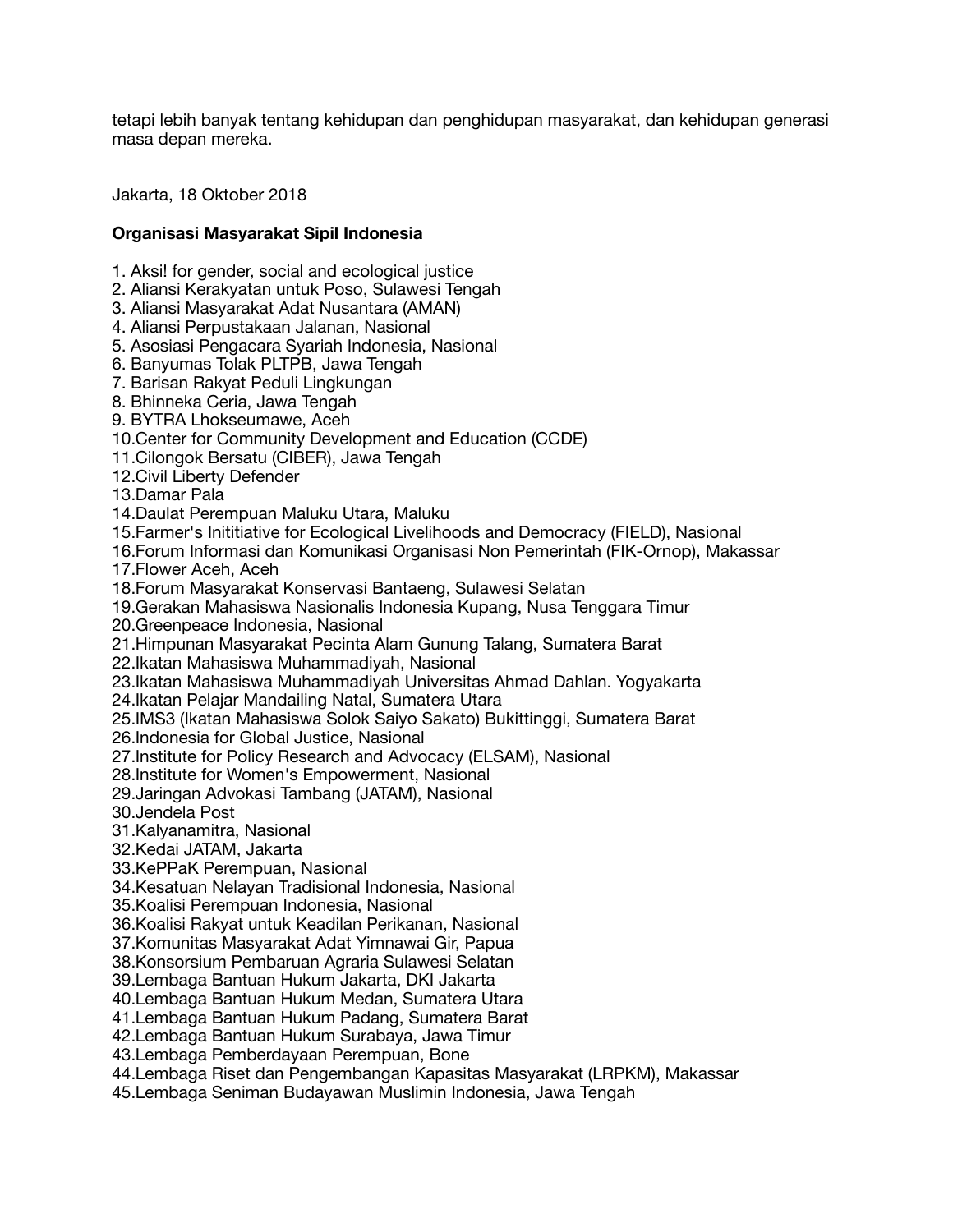46.Liga Mahasiswa Nasional untuk Demokrasi Banyumas, Jawa Tengah 47.Lopo Belajar Gender Kupang, Nusa Tenggara Timur 48.LSM GUGAT, Nasiomal 49.LSM Puan Addisa, Nasional 50.Papuana Conservation 51.PBHI Sumatera Barat 52.Pecinta Alam dan Gunung Rimba Indonesia Slawi, Jawa Tengah 53.Pecinta Alam Mahasiswa Universitas Subang, Jawa Barat 54.Pecinta Alam Teknik Uhamka, Jakarta 55.Pergerakan Mahasiswa Islam Indonesia, Nasional 56.Perkumpulan Pikul, Nusa Tenggara Timur 57.Perkumpulan Tabah Air, Sumatera Selatan 58.PPA Yoga Rimba Purwokerto, Jawa Tengah 59.Save Gunung Slamet, Jawa Tengah 60.Serikat Mahasiswa Progresif (SEMAR) Universitas Indonesia, Jabotabek 61.Serikat Nelayan Indonesia, Nasional 62.Serikat Pengorganisasian Rakyat Indonesia, Nasional 63.Solidaritas Perempuan, Nasional 64.Solidaritas Perempuan Anging Mammiri, Sulawesi Selatan 65.Solidaritas Perempuan Kendari, Sulawesi Tenggara 66.Solidaritas Perempuan Mataram, Nusa Tenggara Barat 67.Solidaritas Perempuan Sebay Lampung, Lampung 68.Solidaritas Perempuan Sintuwu Raya Poso, Sulawesi Tengah 69.Solidaritas Perempuan Sumbawa, Nusa Tenggara Barat 70.Suara Perempuan Desa, Jawa Timur 71.UKBA UNP 72.Wahana Lingkungan Hidup (WALHI), Nasional 73.Walhi Jawa Barat 74.Walhi Kalimantan Timur 75.Walhi Kepulauan Bangka Belitung 76.Walhi Nusa Tenggara Barat 77.Walhi Sulawesi Selatan 78.Walhi Sumatera Barat 79.Yapesdi 80.Yayasan Bina Desa, Nasional 81.Yayasan Lembaga Bantuan Hukum Indonesia, Nasional 82.Yayasan Lembaga Konsumen Sulawesi Selatan 83.Yayasan Perempuan Beskar, Bone

84.Yayasan Pusaka, Nasional

### **Organisasi Masyarakat Sipil regional dan internasional yang mendukung**

1. Asia Pacific Forum on Women, Law and Development (APWLD)

2. Asian-Pacific Resource and Research Centre for Women (ARROW)

3. Asian Peoples Movements on Debt and Development (APMDD)

4. Bangladesh Krishok Federation, Bangladesh

5. Bangladesh Working Group on External Debt (BWGED), Bangladesh

6. Both Ends, the Netherlands

7. Bretton Woods Project, UK

8. NGO Forum on ADB

9. CLEAN (Coastal Livelihood and Environmental Action Network), Bangladesh

10.Climate Watch Thailand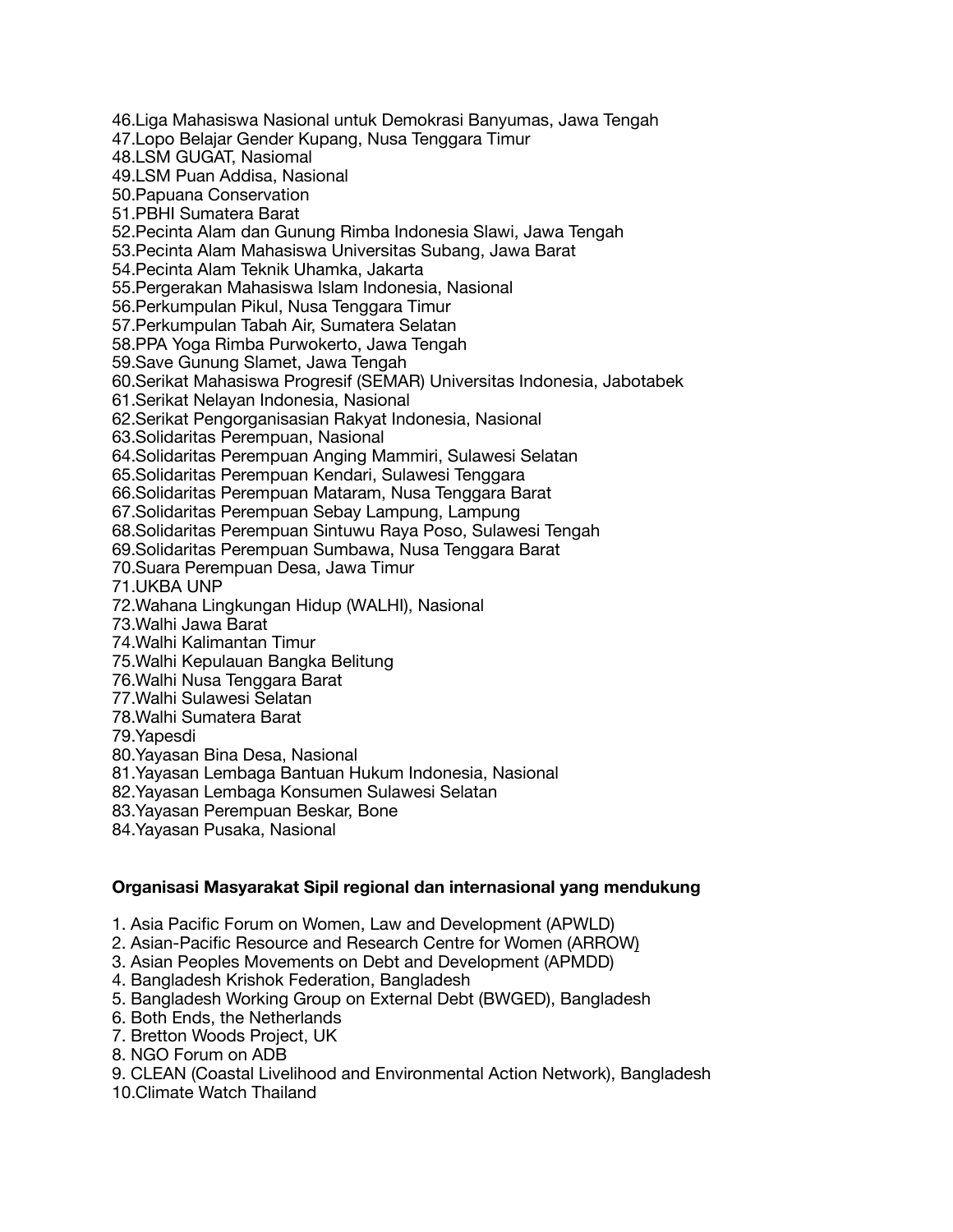11.Environics Trust, India 12.Friends of the Earth US 13.GenderCC - Women for Climate Change 14.Heinrich Boell Stiftung North America 15.Human Rights and Development, Mongolia 16.INSAF, India 17.Labour,Health and Human Rights Development Centre, Nigeria 18.Nadi Ghati Morcha, India 19.Nepal Federation of Indigenous Nationalities ( NEFIN)

### **Individu dari berbagai wilayah Indonesia**

- 1. Bela Sukma, Aceh
- 2. Nisfa Qamara, Aceh
- 3. Ratna Sary, Aceh
- 4. Ruwaida, Aceh
- 5. Gunawan, Banyumas
- 6. M. Ari Ardi, Banyumas
- 7. Suratno, Banyumas
- 8. Budi Tartanto, Banyumas
- 9. Maskun Fuadi, Banyumas
- 10. Meironi B, Banyumas
- 11. Miftah, Banyumas
- 12. Arifin, Banyumas
- 13. Eka Narra, Banyumas
- 14. Rizki, Banyumas
- 15. Jabrik, Banyumas
- 16. Halil Budiyanto, Banyumas
- 17. Didit Sapta, Banyumas
- 18. Yayat, Banyumas
- 19. Rizky A, Banyumas
- 20. Hariyadi, Banyumas
- 21. Nur kholik, Banyumas
- 22. Karyono, Banyumas
- 23. Muhamad Ali Sunan, Banyumas
- 24. Jundi Abdulloh, Banyumas
- 25. Ayu Amalia, Banyumas
- 26. Danardono H. P., Banyumas
- 27. Adi, Banyumas
- 28. Ibas, Banyumas
- 29. Indra Femilianto, Banyumas
- 30. Juang Jati, Banyumas
- 31. Mohammad Imaduddin, Banyumas
- 32. Muhammad Solikhin, Banyumas
- 33. Reza Abineri, Banyumas
- 34. Ringgana Wandy Wiguna, Banyumas
- 35. Sogayanto, Banyumas
- 36. Sutoyo, Banyumas
- 37. Ughykidjoe, Banyumas
- 38. Dinda Nuurannisaa Yura, Bekasi
- 39. Donna Swita Hardiani, Jakarta
- 40. Nur Asiah,Jakarta
- 41. Nur Afifah,Jakarta